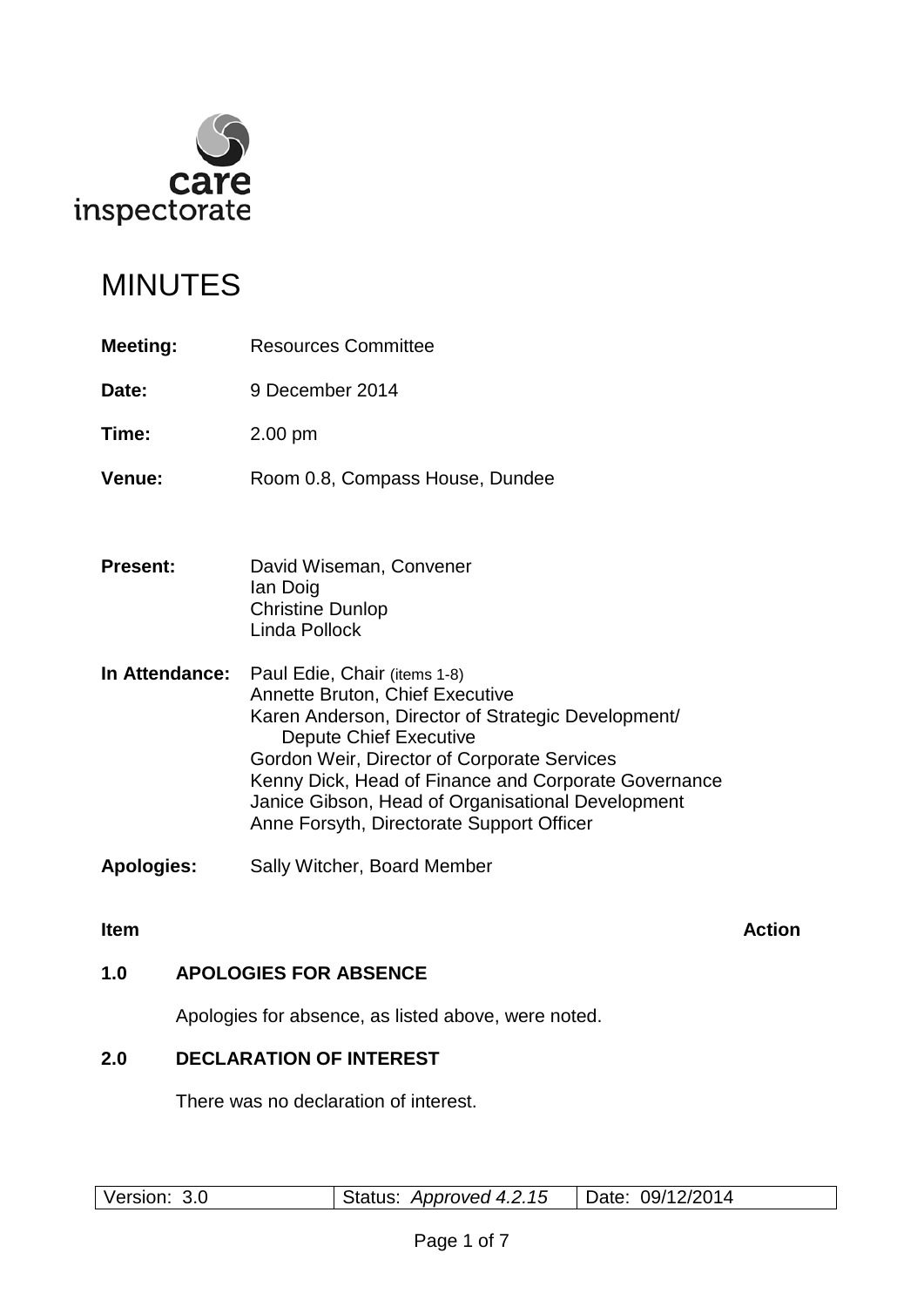# **3.0 MINUTE OF MEETING HELD ON 23 SEPTEMBER 2014**

The minute of the meeting held on 23 September 2014 was submitted and approved as a correct record subject to minor amendment.

**DSO**

# **4.0 ACTION RECORD OF MEETING HELD ON 23 SEPTEMBER 2014**

The action record of the meeting held on 23 September 2014 was noted and updated.

#### **5.0 MATTERS ARISING**

# **5.1 ICT Update (including ICT Customer Engagement Questionnaire Feedback)**

The Director of Corporate Services informed the Committee that there had been an excellent return on the ICT Customer Engagement Questionnaire. The analysis was about to commence and a further update would be reported to the Committee at its next meeting.

**DoCS**

# **5.2 The Regulation, Inspection, Scrutiny Award (RISA) and RISA (Scottish Social Services)**

The Head of Organisational Development updated the Committee on developments, including meetings with Scottish Government and the SSSC. The Committee noted that the European Foundation for Quality Management (EFQM) training was continuing and that a Scottish Vocational Qualification (SVQ) route was being explored.

#### **5.3 Update on Shared Services Strategy and Action Plan**

The Director of Corporate Services informed the Committee that it was anticipated that the signing of the Service Level Agreements (SLAs) would be completed by the end of December 2014.

# **ITEMS FOR DECISION /DICUSSION**

#### **6.0 2014-15 BUDGET MONITORING REPORT NO: RC-23-2014**

The Head of Finance and Corporate Governance presented the report which advised the Committee of the projected financial position for the year to 31 March 2015 (based on the October ledger). The following points were noted:

| Version: 3.0 | Status: Approved 4.2.15   Date: 09/12/2014 |  |
|--------------|--------------------------------------------|--|
|              |                                            |  |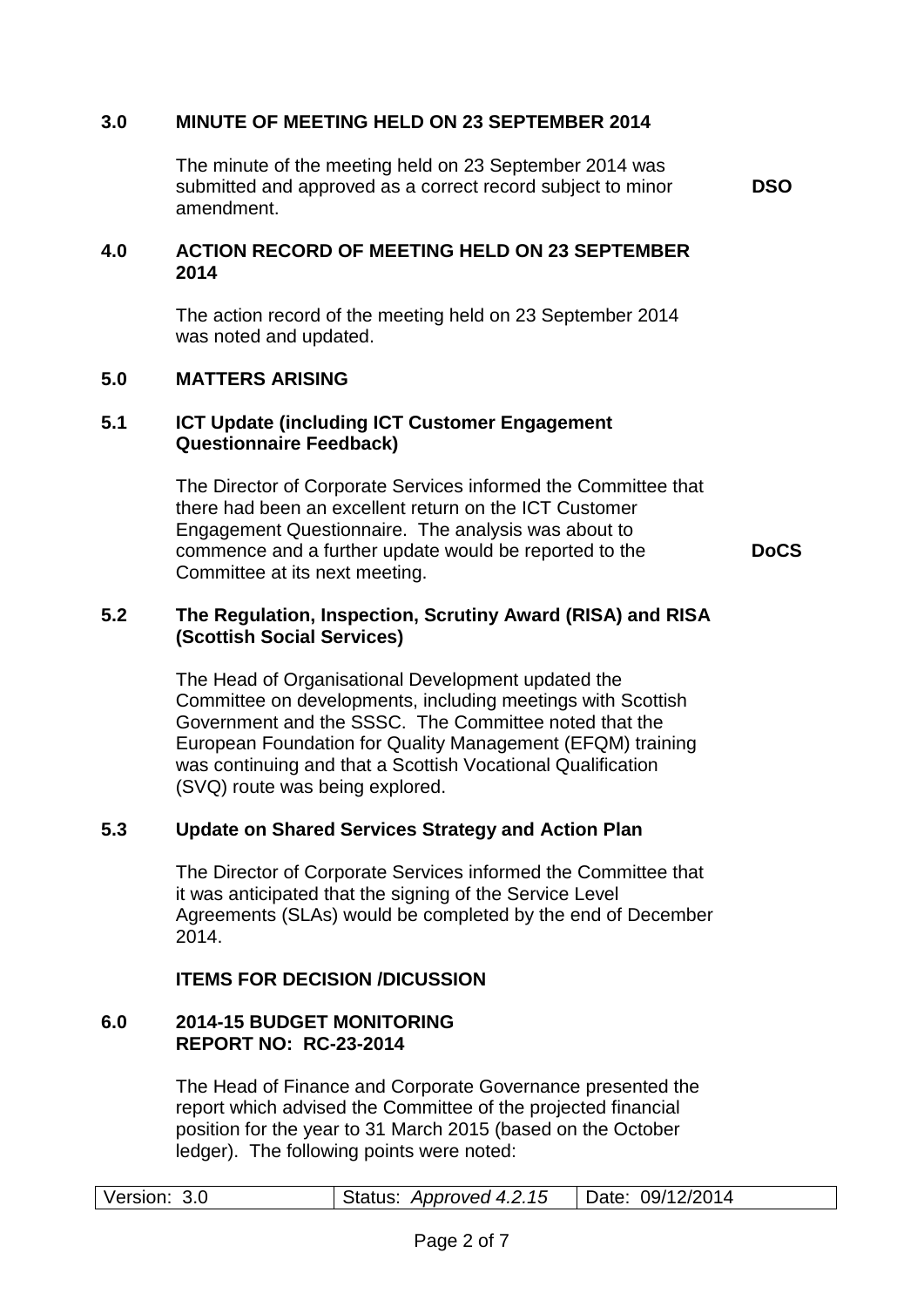- That there was a projected underspend of £101k which was a decrease of £184k in projected budget expenditure from the anticipated position reported to the previous Committee meeting.
- That action was underway to utilise the identified underspend and that the Executive Team would consider further Alternative Expenditure Proposals (AEPs).
- That the AEPs approved in respect of staff costs were temporary posts.
- That any future efficiencies in respect of the AEP for online registration would be considered for resourcing other priority areas.

The Committee:

- Considered the revenue monitoring statement for the year to 31 March 2015.
- Considered the capital monitoring statement as at 31 October 2014.

# **7.0 2015-16 DRAFT BUDGET REPORT NO: RC-28-2014**

The Head of Finance and Corporate Governance and Director of Corporate Services presented the report which informed the Committee of the draft budget position. Supplementary information in the form of a brief presentation was provided to the Committee.

The following initial points were noted:

- The current budget deficit of 467k.
- That Scottish Government had advised the Care Inspectorate of the grant-in-aid figure for 2015/16 as £22.158m, which represented a cash standstill from 2014/15.
- The resource models had been used to determine the FTE for Strategic Inspectors, Inspectors and operational administrative staff.
- That a savings exercise targeted at discretionary/uncommitted budgets had been proposed by the Executive Team.

Two specific aspects were discussed in detail:

- Inspector numbers:
	- This was a complex calculation and the Committee noted the impact of the care service inspection plan and the trend of increases in complaints received.

| Version: 3.0 | Status: Approved 4.2.15 | Date: 09/12/2014 |
|--------------|-------------------------|------------------|
|              |                         |                  |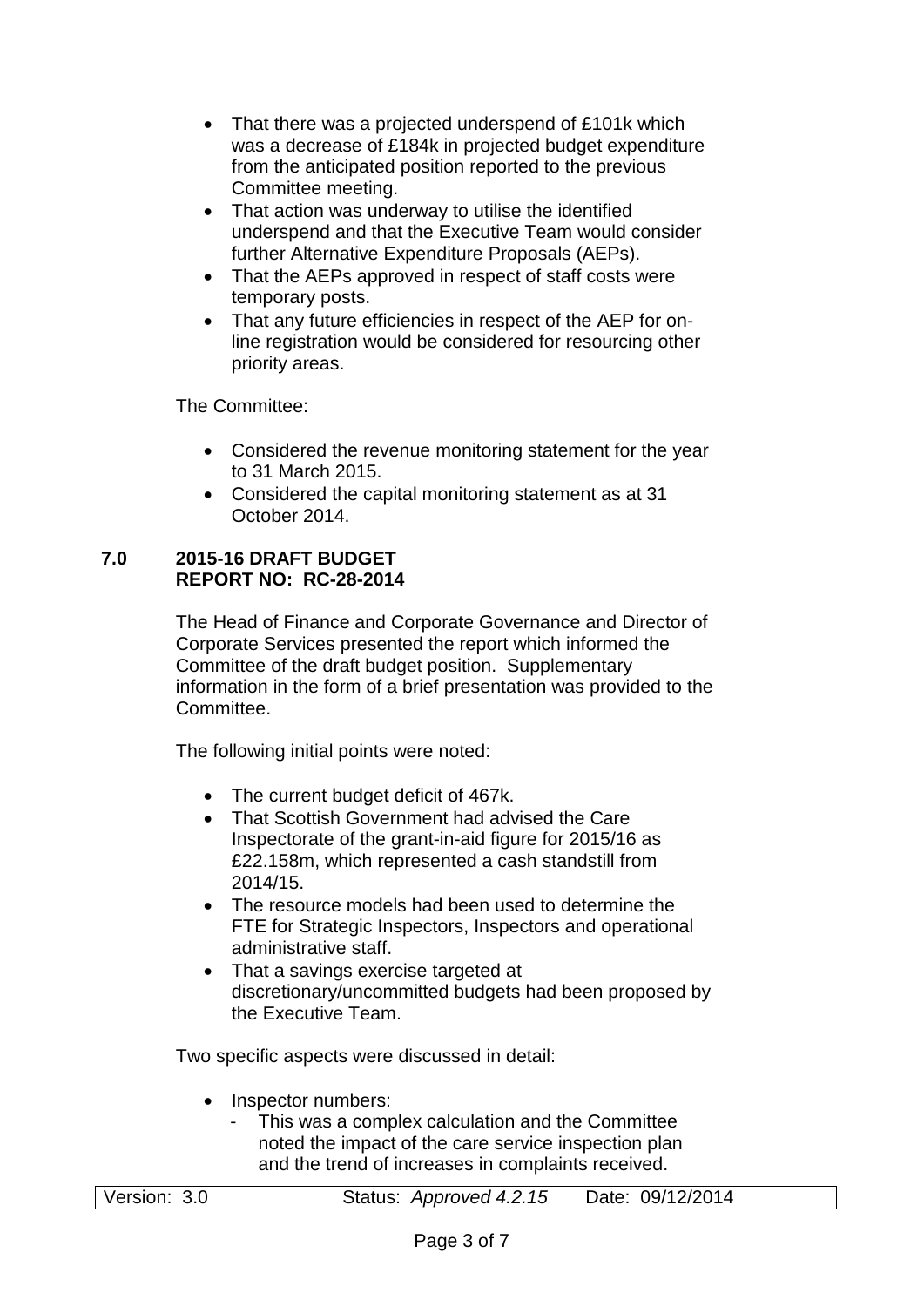- Care Home fees:
	- The Committee discussed the potential to increase Care Home fees and prospective benefits on risk from this approach.

#### **Guiding Principles to Assist with Budget Development:**

- The Committee asked that the Executive Team continued the budget development work and aim to maintain the flexible development inspector FTEs as far as possible within the overall financial limitations. Where this was not possible the Committee requested a detailed explanation of the rationale behind the proposed budget at its next meeting.
- The Committee expressed the view that any increases in fees should be part of a strategic consideration of the Care Inspectorate's overall charging methodology and that this would only be possible as a medium-term initiative, carried out in conjunctions with Scottish Government.

#### **8.0 PEOPLE MANAGEMENT POLICIES MONITORING REPORT REPORT NO: RC-24-2014**

The Head of Organisational Development presented the report which outlined the progress achieved in relation to the People Management Policy Programme which aimed to modernise all key policies. The report also included a revised Maximising Attendance Policy and eight draft policies (Capability; Special, Annual, Maternity, Paternity, Parental, Adoption and Fostering Leave). The following general points were noted:

- That the Committee was seeing significant progress in relation to the People Management Policy planning.
- That the wording under 4.0, Resource Implications, would be amended for future reports to reflect the existing costs.
- That all abbreviations would be spelt out in full.
- That all policies would be checked for consistency.
- That the review date would be included on all policies when they were published.

The following particular points were noted in respect of individual policies:

- Maximising Attendance:
	- That there were records of exactly how many employees received a phased return to work, however this was not yet on the Pulse system.

| Version: 3.0 | Status: Approved 4.2.15   Date: 09/12/2014 |  |
|--------------|--------------------------------------------|--|
|              |                                            |  |

**ET**

**HoOD**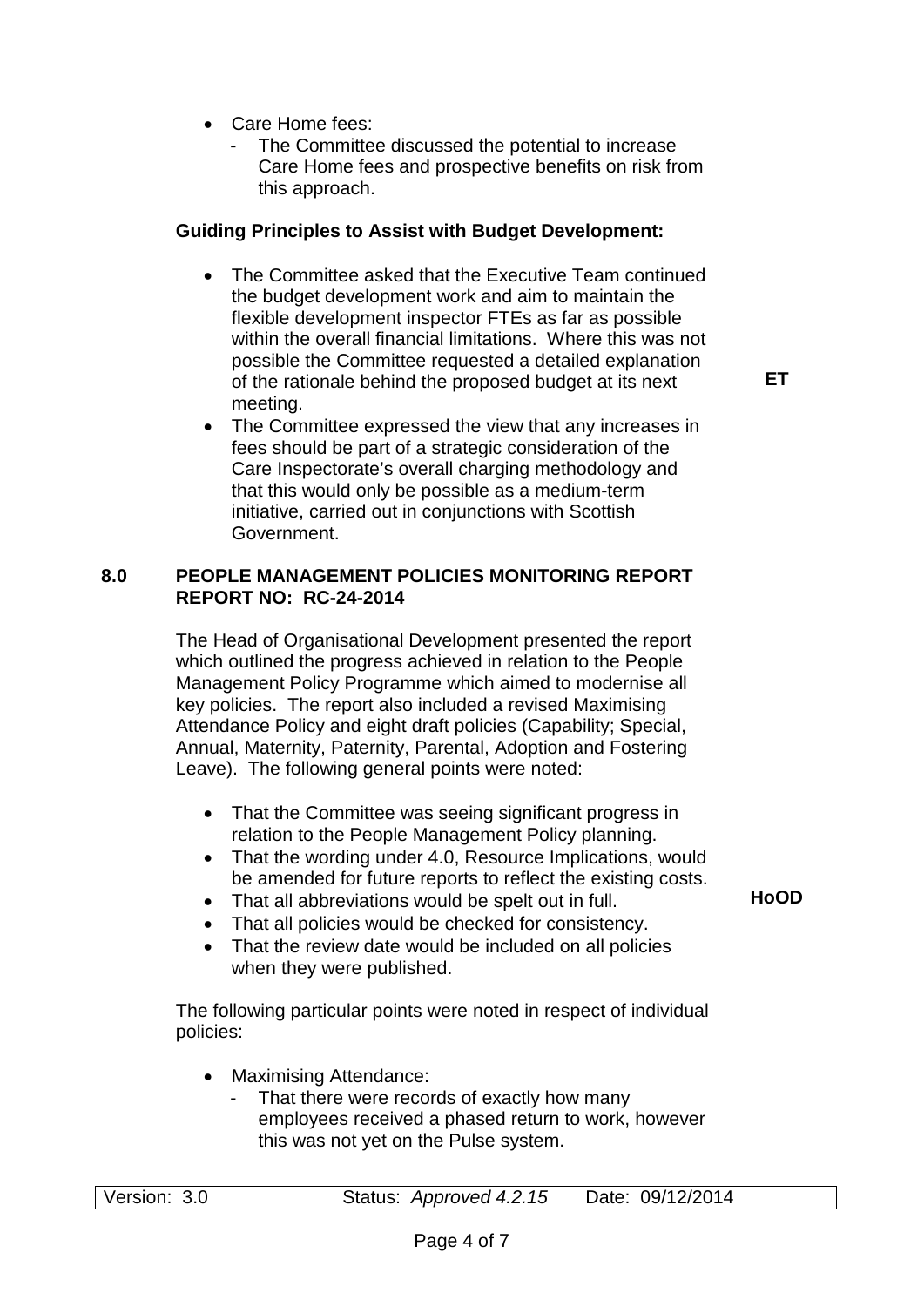- That in example 2 of the briefing note, the 'two more' days' annual leave should read 'two extra days'.
- That the Head of Organisational Development would circulate the up-to-date CIPD publication in relation to sickness absence in the public sector to the Committee.
- That on approval, this policy would raise the profile of maximising attendance and training would be rolledout to employees and managers.
- Capability:

That the Capability Hearing Process diagram in Appendix 2 of the policy needed to be amended.

- That the Equality Impact Assessment (EIA) needed further checking and confirmation in respect of 'protected characteristics'.
- Annual Leave:
	- That the list of employers which were recognised in terms of continuous service would be deleted and a reference to the 'modification order' inserted.

The Committee:

• Noted the progress achieved against the People Management Policy Programme.

**HoOD**

- Approved the Maximising Attendance Policy subject to amendments.
- Considered and provided any relevant feedback on the eight draft policies.

#### **9.0 STRUCTURE OF COMPLAINTS AND REGISTRATION FUNCTIONS REPORT NO: RC-26-2014**

The Director of Strategic Development/Depute Chief Executive presented the report which provided the Committee with information, analysis and recommendations on the management structure of the complaints and registration functions. The following points in particular were noted:

- That the Complaints and Concerns Co-ordinator was a management post and the capacity at that level was required and that the post title had been discussed with this in mind.
- That the trial period currently being undertaken by the Complaints and Concerns Co-ordinator had been in place for nearly a year and that staff had been consulted prior to the commencement of the post.

| Version: 3.0<br>$\sim$   Date: 09/12/2014<br>Status: Approved 4.2.15 |  |
|----------------------------------------------------------------------|--|
|----------------------------------------------------------------------|--|

**HoOD**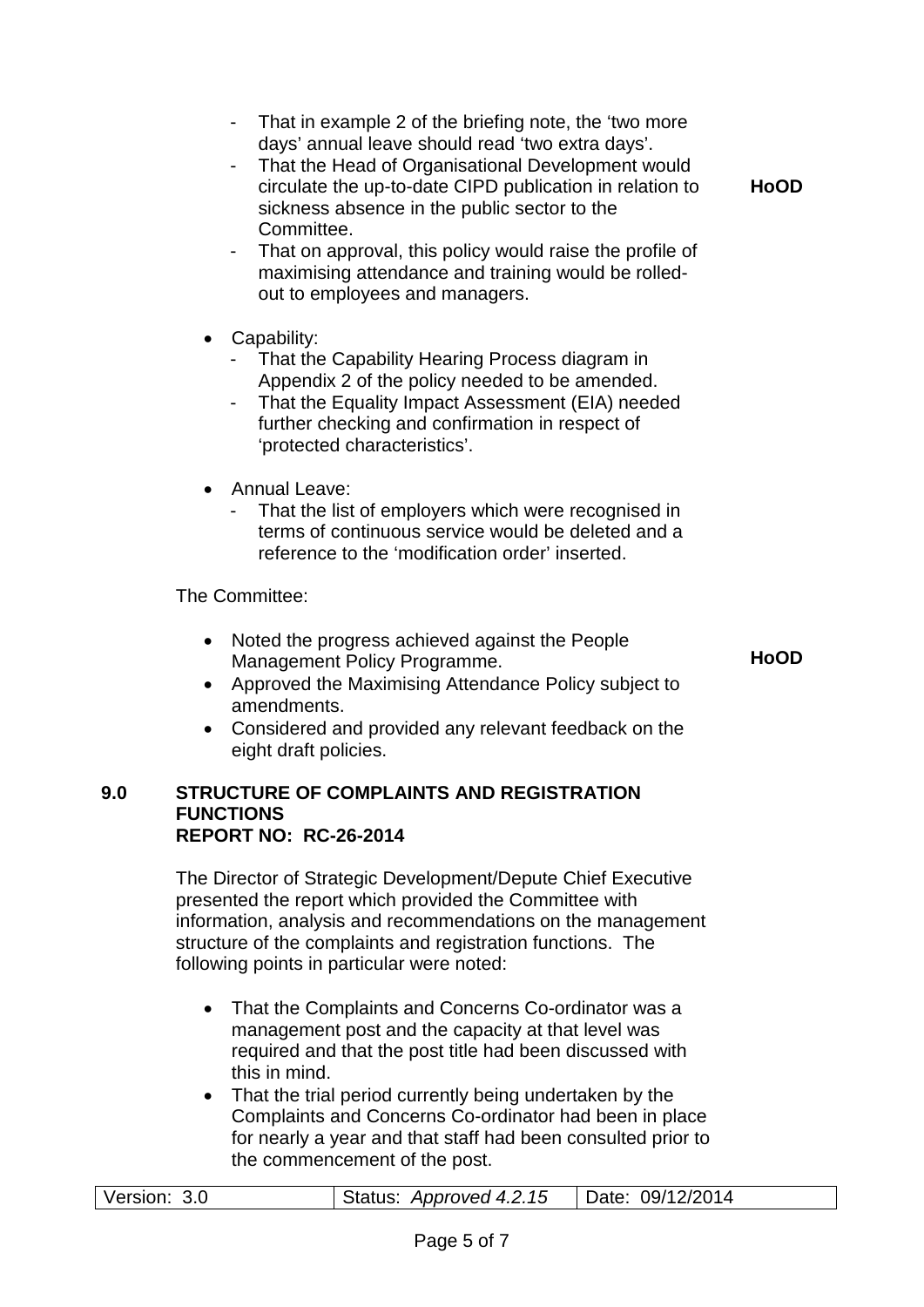The Committee:

- Considered and agreed the recommended management structure.
- Agreed the revised Complaints and Concerns Coordinator role.

# **10.0 ESTATES UPDATE REPORT REPORT NO: RC-26-2014**

The Director of Corporate Services presented the report which provided an update on lease-break issues on several of the Care Inspectorate's properties.

The Committee:

- Noted the proposed management actions and approved the further development of options for the Aberdeen, Musselburgh, Hamilton, Inverness and Dunfermline offices as recommended in the report.
- Approved the new business case for the Stornoway office.

# **11.0 SCHEDULE OF COMMITTEE BUSINESS**

The Committee noted and updated the schedule.

# **ITEMS FOR INFORMATION**

# **12.0 BILLING OF CARE PROVIDERS REPORT NO: RC-27-2014**

The Head of Finance and Corporate Governance presented the report which updated the Committee on the progress on billing of care providers.

The Committee:

- Noted that all invoices for quarters 1, 2 and 3 of 2014/15 had been issued.
- Noted the progress to date on the debt collection process for the financial years 2002/3 to 2014/15.
- Noted fees that had been waived.

# **13.0 YOUTH EMPLOYMENT STRATEGY UPDATE REPORT NO: RC-29-2014**

The Head of Organisational Development presented the report which provided a progress update in supporting youth employability initiatives through the Care Inspectorate's Youth

| Version: 3.0 | Approved 4.2.15<br>Status: | Date: 09/12/2014 |
|--------------|----------------------------|------------------|
|              |                            |                  |